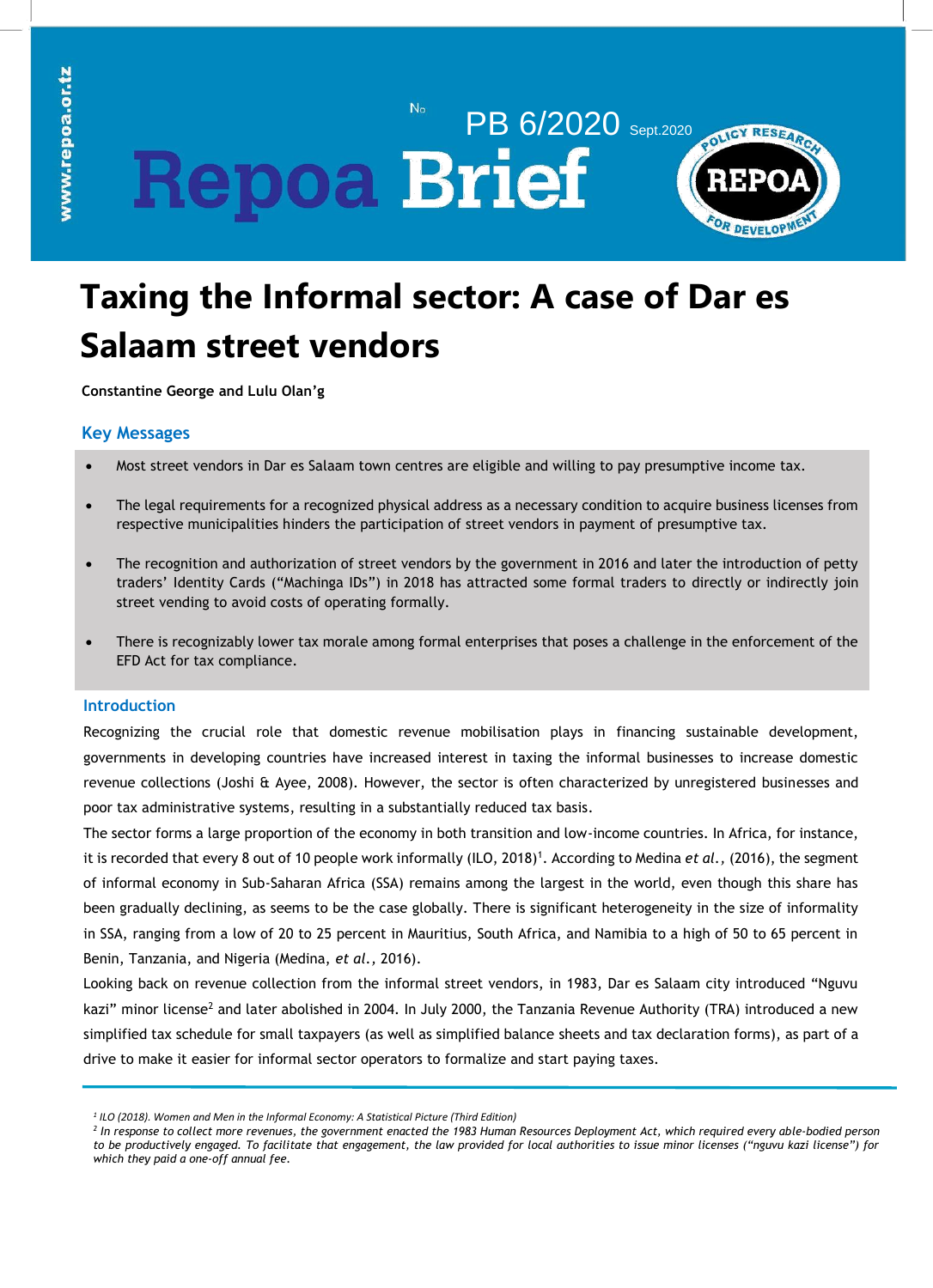Further, as part of the Business Environment Strengthening for Tanzania (BEST) Programme<sup>3</sup> reforms, the requirement for annual renewal of business license was discarded in 2004 and re-instated in 2014, without re-instating the minor license (Olomi & Charles, 2016; WBG, 2010)<sup>4</sup>.

In July 2004 the government of Tanzania through the Income Tax Act 2004, later amended in 2006, formalized a presumptive tax scheme by introducing a new simplified taxation schedule for small business taxpayers as part of a drive to make it easier for informal sector operators (including start-up businesses) to register, formalize and start paying taxes. A presumptive tax system is one where informal traders are taxed based on their annual turnover (ATAF and GIZ, 2014)<sup>5</sup>. Taxpayers under this system are not obligated to prepare and submit audited accounts to the revenue authorities.

pay tax based on profits (TRA, 2011)<sup>6</sup>. The turnover bands and their tax rates range from Tshs. 0 for annual turnover less than 4,000,000 to 450,000+3.5% of the turnover in excess of Tshs. 14,000,000 but does not exceed Tshs. 100,000,000. The adoption of the presumptive scheme is consistent with the objectives of the National Small and Medium Enterprise Sector Policy of 2003. The scheme includes an opt-out for micro, small and medium scale enterprises (MSMEs), allowing them to prepare audited accounts and

Table 2 depicts, on average, However, the position of street vendors is not openly documented in the Act. In order to address the challenge of taxation of the informal sector, TRA under the department of domestic revenue introduced a presumptive tax scheme to simplify the taxation of operators in the informal sector previously underrepresented in the formal tax registry. TRA has operated a presumptive income tax through the Block and <u>the state of</u> Management System (BMS) since 2005 (ATAF & GIZ, 2014) The sti with the aim of promoting compliance and registration of all eligible small and medium scale enterprises. The BMS captures information related to business type, sector, geographical area, and level of economic activities among others (TRA, 2011) in order to be able to deal with the heterogeneity characteristics of informal businesses and operating environment.

Business regulations however require that any business to be able to pay tax should get Tax Identification Number (TIN) from TRA and business license from respective municipalities.

Key requirements being physical address and introduction letter from "Mtaa" office. Alternatively, vendors have to trade from designated market places and pay stipulated charges as outlined by respective municipal by-laws. However, the practice has been contrary, as street vendors operate in undesignated areas due to easy access to customers and non-payment of rentals.

Street vendors, an important group in the informal sector, has been changing in its size and capital over time in Tanzania (Msoka, 2007). In the past, street vending was to a large extent a survival or a coping strategy against disruptions to livelihoods in urban centres, it has now become an admired and profitmaking sector (Msoka, 2007). This is so because operating informally is considered more affordable since costs such as formality entry costs (registration and licensing) and recurrent costs (rent, taxes, and other contributions) are not incurred (Joshi, *et al*., 2014).

However, the government has gradually began to review its understanding of the occupation following observed uptick in the value of items it trades and the size of capital deployed (Msoka, 2007; TRA, 2011). This created the appetite to target the group for tax, though difficult to find documented achievements. In recent years there has been an increase in the number of street traders permitted by the government to operate outside market places and formally built structures.

This raises questions in relation to charges, taxes and street vendors' eligibility to operate and how they affect government efforts to implement a presumptive taxing system. It was therefore important to explore revenues collected from street vendors by the government, their willingness and the potential of them entering into the presumptive tax system. This brief therefore documents the operationalisation, opportunities and challenges of street vending in Tanzania.

The study was conducted in Dar es Salaam city, using three main independent methods of data collection that complement each other: documentary review, in-depth interviews, and Focus Group Discussions. Purposive sampling technique was applied to obtain a total of twenty (20) street vendors for (4) FGDs comprising five (5) participants each, together with eight (8) key informants for in-depth interviews. Fieldwork for this study was undertaken at different times between August 2017 and August 2019. The qualitative data from interviews and FGDs were analysed through a thematic approach inductively deriving themes from the data.

#### **Findings**

| Table 1: Breakdown of estimate payments by street vendors |                            |                              |                            |  |  |
|-----------------------------------------------------------|----------------------------|------------------------------|----------------------------|--|--|
| of<br><b>Type</b><br>payment                              | Maximum per<br>day (Tshs.) | Maximum per<br>month (Tshs.) | Responsible<br>institution |  |  |
| Daily space<br>rent                                       | 1000                       | 30,000                       | Municipality               |  |  |
| Waste<br>collection                                       | 500                        | 15,000                       | Municipality               |  |  |
| Security                                                  | 500                        | 15,000                       | Self                       |  |  |
| <b>Total</b>                                              |                            | 60,000                       |                            |  |  |

*Source: Field data 2017 from Kariakoo, Mwenge, Manzese*

*<sup>3</sup>One of the initiatives to address the challenges identified in the National Economic Empowerment Policy. The Programme started in February, 2005 and aims to: i. reduces the burden of doing business in Tanzania especially SME by reforming and eliminating regularly, procedural, and administrative barriers; ii. enhance efficiency in service delivery by the Government to the private sector, including timely resolution of commercial disputes; and iii. Promote and maintain better partnerships between public and private sector.*

*<sup>4</sup>World Bank Group Report on Better Regulation for Growth, Governance Frameworks and Tools for Effective Regulatory Reform: Regulatory Capacity Review of Tanzania.*

*<sup>5</sup> African Tax Administration Forum (ATAF) and German Cooperation (GIZ). Taxation of SMEs in Africa,*

*Good Practices and Lessons Learned from Block Management System (BMS) in Tanzania.*

*<sup>6</sup> Tanzania Revenue Authority Report on Review of Informal sector for Taxation Purposes*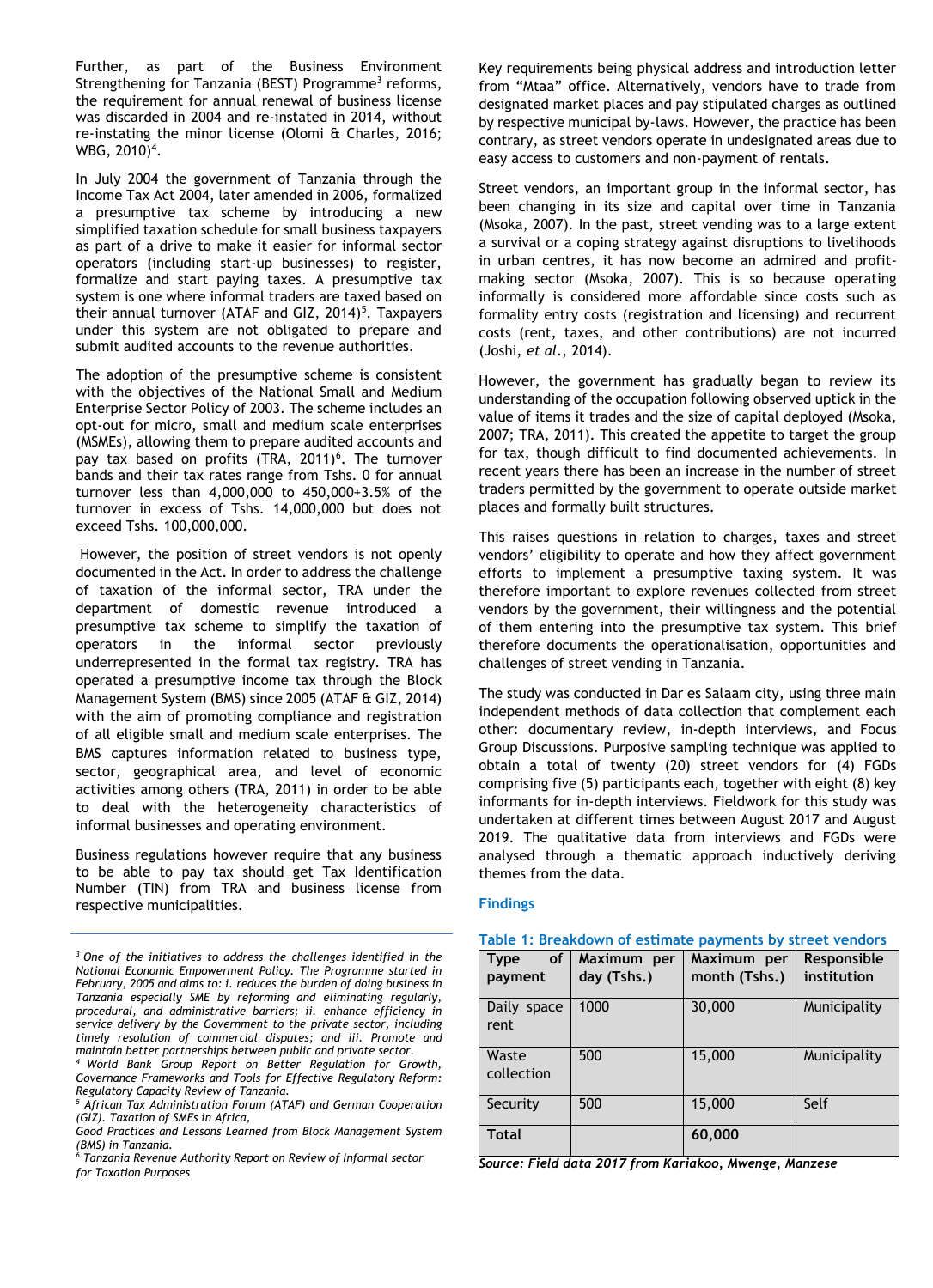Table 1 indicates that the payments by street vendors before the introduction of Machinga IDs are estimated at up to Tshs. 60,000 per month. Of this total, Tshs. 45,000 i.e. space rent and waste collection levy went to the municipality/government. On the other hand, registered and licensed traders pay a minimum of Tshs. 54,100 (presumptive tax, license fee, waste collection and fire charges) per month to the government (see table 2). That is to say, the two groups pay almost similar amounts to the government. However, formal businesses pay more due other recurrent costs such as rents to landlords.

| Type of<br>payment | Per month<br>(Tshs.)  | Per Year<br>(Tshs.)    | Responsible<br>institution |
|--------------------|-----------------------|------------------------|----------------------------|
| Premise rent       | 250,000-<br>2,000,000 |                        | Landlord                   |
| Presumptive<br>tax | 8,300                 | 100,000-<br>3,460,000  | <b>TRA</b>                 |
| License fee        | 12,500                | $150,000 -$<br>300,000 | Municipality               |
| Waste mgt.         | 30,000                |                        | Municipality               |
| Fire               | 3,300                 | 40,000                 | Municipality               |
| Security           | 20,000                |                        | Self                       |
| <b>Total</b>       | Min 304,100           |                        |                            |

#### **Table 2: Estimate payments by a formal business in Kariakoo**

*Source: Field data 2020; Finance Act 2019; TRA, 2019 (researchers' calculation)*

#### **Street vendors willingness to pay presumptive tax**

Findings from both FGDs and in-depth interviews suggest that despite that street vendors are capable and willing to pay presumptive income tax, they are constrained by several recurrent costs including lack of adequate designated business premises (physical address) in the high human traffic areas. This is supported by one vendor during FGD; *"for your information, 90% of us can pay for business licenses and more taxes but the government has not decided to give us a good business area around Mwenge."* A related confirmation was given by one VIBINDO Society<sup>7</sup> staff:

"I know my people very well; they are rich and capable of paying taxes, *but both the Local and Central Governments have not decided to listen to us and implement our ideas to formalize and tax these people. We need to identify, assess and find a proper place that is accessible to customers with necessary infrastructures for vendors to conduct their businesses. Slowly they will pay taxes. Let the government stop taking short time solutions and be ready to incur costs to prepare friendly trading places"*

The results from street traders and their representatives suggest that there is a need for incentive for businesses to formalize and pay the required taxes/costs. Jaramillo (2009) in Lima, Peru, reported that a group of firms were offered free business licenses and support with the registration process, but only one in four firms was willing to formalise even with registration costs largely eliminated. He attributed that to recurrent costs of being formal along with low perceived benefits of formalisation.

Governments need to develop policy measures that provide such sustainable incentives to informal enterprises to formalize and remain formal. It was further found that in the absence of a streamlined governance framework for informal business activities and business sites, opportunist actors have taken the role of informal landlords, protectors and tax collectors. Findings indicate that there were places in the town centres that were "ruled" by opportunists, who must be paid daily, weekly or monthly by informal operators in a particular street or location.

#### "*In some areas in the past including Mwenge, there have been private people who conspired with some unfaithful government officials and conducted illegal taxing of street vendors in return of protection from our by-laws*." (*Interviewee)*

This "extortion" was practiced by one or multiple actors on a single business. Taxtortionists range from local government (mtaa) leaders, security guards/police, owners or workers of adjacent properties, guys who claim control of a street, area or site. It is usual for initial occupiers of sites to "lease it out" to subsequent users regardless of whether they have a formal right to it. The daily rates range from Tshs. 2000 per week to Tshs. 5,000 per day (Olomi & Charles, 2016). Around busy bus terminals and adjacent to market centres, the charge is at least 1,500 per day.

Currently, following the introduction of the small entrepreneur IDs in 2018 petty traders pay only 20,000Tshs. per year with no additional costs, which allow them to operate in public places freely. The amount is paid to the TRA through their respective local government offices. Further noted that there were complaints among formal business traders and municipal officials for street vendors no longer contributing to the waste collection charges. They were termed as main producers of wastes in their areas. This has posed a critical challenge to the municipality in dealing with waste management. However, street vendors were implementing what government leaders ordered.

#### **Street vendors eligibility for paying presumptive tax**

The findings show that TRA has set the lowest rate for presumptive income tax (Tshs. 100,000 per annum) payable in four installments as a drive to make it easier for informal sector operators (including start-up businesses) to register, formalize and start paying taxes (TRA, 2019; TRA, 2011). This rate applies to businesses with an annual turnover of more than Tshs. 4,000,000 but less than Tshs. 7,000,000 and do not have complete records.

The findings suggest that street vendors' eligibility for presumptive tax is subject to the area of operation (the busier the streets the higher the turnover), majority street vendors in town centres like Kariakoo and Mwenge have an annual turnover exceeding four million (Tshs. 4,000,000) hence qualified for presumptive income tax. Since physical address is a necessary requirement for a business to be issued with a business license from the respective municipalities and start paying taxes, this has become an obstacle to street vendors who operate their activities from undesignated areas.

<sup>7</sup> An umbrella organization of informal economy operators in Tanzania.